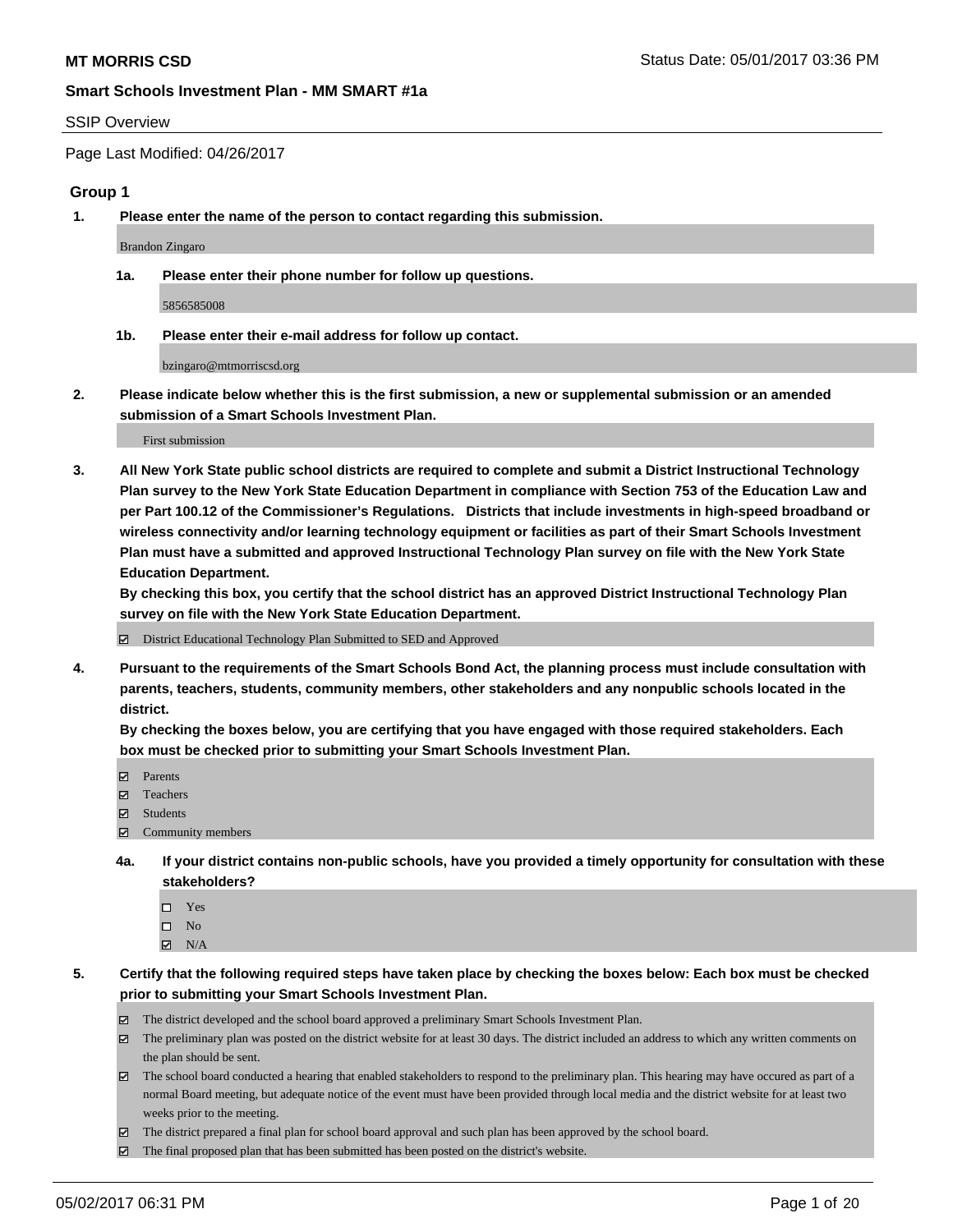### SSIP Overview

Page Last Modified: 04/26/2017

**5a. Please upload the proposed Smart Schools Investment Plan (SSIP) that was posted on the district's website, along with any supporting materials. Note that this should be different than your recently submitted Educational Technology Survey. The Final SSIP, as approved by the School Board, should also be posted on the website and remain there during the course of the projects contained therein.**

Preliminary Smart Schools Investment Plan.docx SSIP Web Page.pdf

**5b. Enter the webpage address where the final Smart Schools Investment Plan is posted. The Plan should remain posted for the life of the included projects.**

http://www.mtmorriscsd.org/mainoffice.cfm?subpage=2080963

**6. Please enter an estimate of the total number of students and staff that will benefit from this Smart Schools Investment Plan based on the cumulative projects submitted to date.**

670

**7. An LEA/School District may partner with one or more other LEA/School Districts to form a consortium to pool Smart Schools Bond Act funds for a project that meets all other Smart School Bond Act requirements. Each school district participating in the consortium will need to file an approved Smart Schools Investment Plan for the project and submit a signed Memorandum of Understanding that sets forth the details of the consortium including the roles of each respective district.**

 $\Box$  The district plans to participate in a consortium to partner with other school district(s) to implement a Smart Schools project.

**8. Please enter the name and 6-digit SED Code for each LEA/School District participating in the Consortium.**

| <b>Partner LEA/District</b> | ISED BEDS Code |
|-----------------------------|----------------|
| (No Response)               | (No Response)  |

**9. Please upload a signed Memorandum of Understanding with all of the participating Consortium partners.**

(No Response)

**10. Your district's Smart Schools Bond Act Allocation is:**

\$654,585

**11. Enter the budget sub-allocations by category that you are submitting for approval at this time. If you are not budgeting SSBA funds for a category, please enter 0 (zero.) If the value entered is \$0, you will not be required to complete that survey question.**

|                                       | Sub-           |
|---------------------------------------|----------------|
|                                       | Allocations    |
| <b>School Connectivity</b>            | 5,970          |
| Connectivity Projects for Communities | l O            |
| <b>Classroom Technology</b>           | 270,259        |
| Pre-Kindergarten Classrooms           | l 0            |
| Replace Transportable Classrooms      | $\Omega$       |
| High-Tech Security Features           | $\overline{0}$ |
| Totals:                               | 276,229        |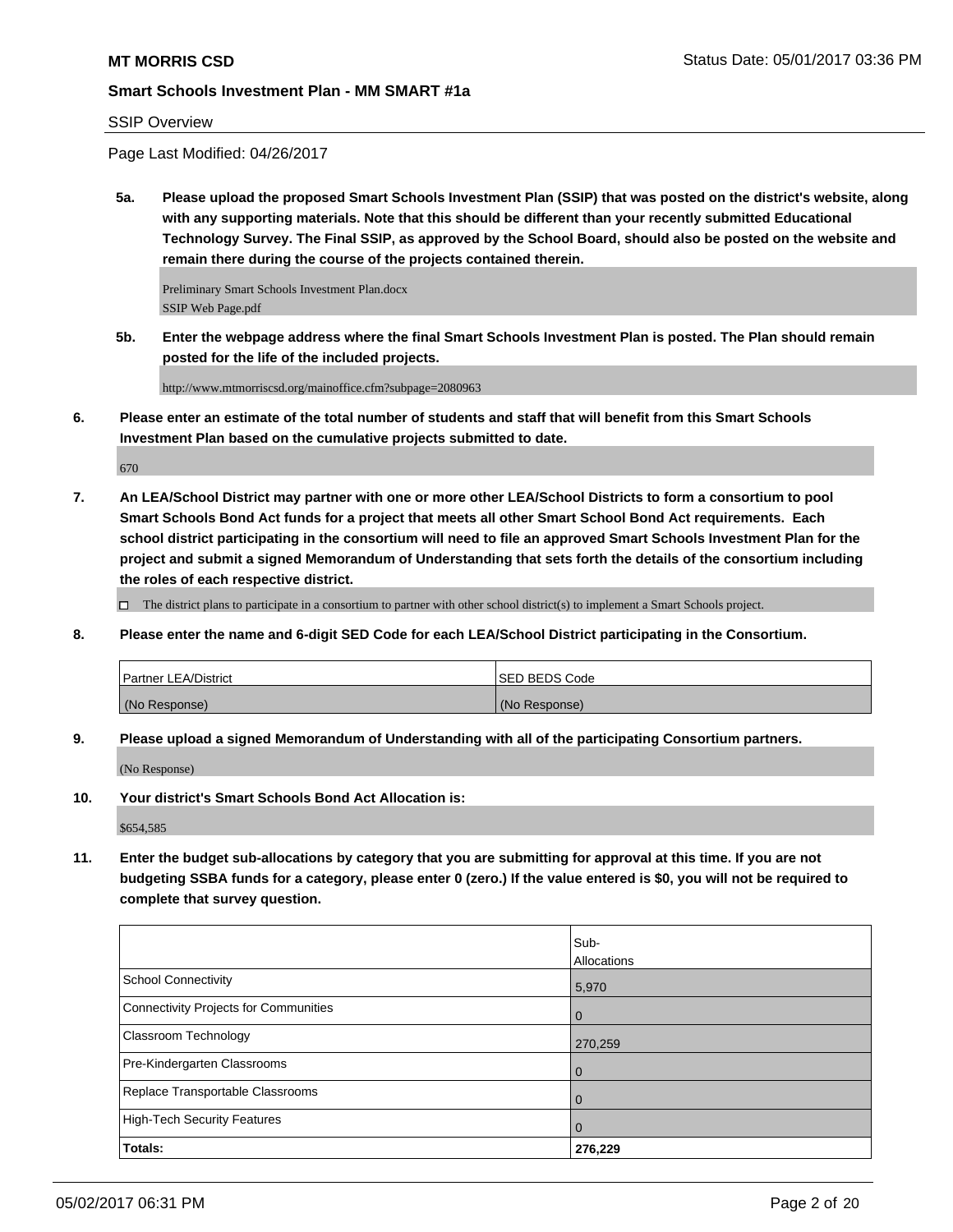#### School Connectivity

Page Last Modified: 04/26/2017

### **Group 1**

- **1. In order for students and faculty to receive the maximum benefit from the technology made available under the Smart Schools Bond Act, their school buildings must possess sufficient connectivity infrastructure to ensure that devices can be used during the school day. Smart Schools Investment Plans must demonstrate that:**
	- **sufficient infrastructure that meets the Federal Communications Commission's 100 Mbps per 1,000 students standard currently exists in the buildings where new devices will be deployed, or**
	- **is a planned use of a portion of Smart Schools Bond Act funds, or**
	- **is under development through another funding source.**

**Smart Schools Bond Act funds used for technology infrastructure or classroom technology investments must increase the number of school buildings that meet or exceed the minimum speed standard of 100 Mbps per 1,000 students and staff within 12 months. This standard may be met on either a contracted 24/7 firm service or a "burstable" capability. If the standard is met under the burstable criteria, it must be:**

**1. Specifically codified in a service contract with a provider, and**

**2. Guaranteed to be available to all students and devices as needed, particularly during periods of high demand, such as computer-based testing (CBT) periods.**

**Please describe how your district already meets or is planning to meet this standard within 12 months of plan submission.**

**Mt. Morris CSD currently has a wired 1000 Mbps backbone network with 100Mbps to the endpoint. Our current enrollment is 550 students giving us adequate speeds to meet the required standard. We have submitted for additional access points to provide the necessary density throughout the campus.** 

- **1a. If a district believes that it will be impossible to meet this standard within 12 months, it may apply for a waiver of this requirement, as described on the Smart Schools website. The waiver must be filed and approved by SED prior to submitting this survey.**
	- By checking this box, you are certifying that the school district has an approved waiver of this requirement on file with the New York State Education Department.

#### **2. Connectivity Speed Calculator (Required)**

|                         | Number of<br><b>Students</b> | Multiply by<br>100 Kbps | to Convert to<br>Required<br>l Speed in Mb | Divide by 1000 Current Speed Expected<br>lin Mb | Speed to be<br>Attained Within Required<br>12 Months | <b>Expected Date</b><br><b>When</b><br>Speed Will be<br>Met |
|-------------------------|------------------------------|-------------------------|--------------------------------------------|-------------------------------------------------|------------------------------------------------------|-------------------------------------------------------------|
| <b>Calculated Speed</b> | 550                          | 55,000                  | 55                                         | 200                                             | 200                                                  | n/a                                                         |

## **3. Describe how you intend to use Smart Schools Bond Act funds for high-speed broadband and/or wireless connectivity projects in school buildings.**

**Our current wireless infrastructure was designed for a coverage model. This allows wireless access throughout the building. We plan to install wireless access points in areas that have gaps in coverage to accommodate student devices. We will also be installing additional access points in common areas, such as libraries, auditoriums, and gyms to allow use of devices throughout the campus. This will help to support the infrastructure of a one-to-one implementation.**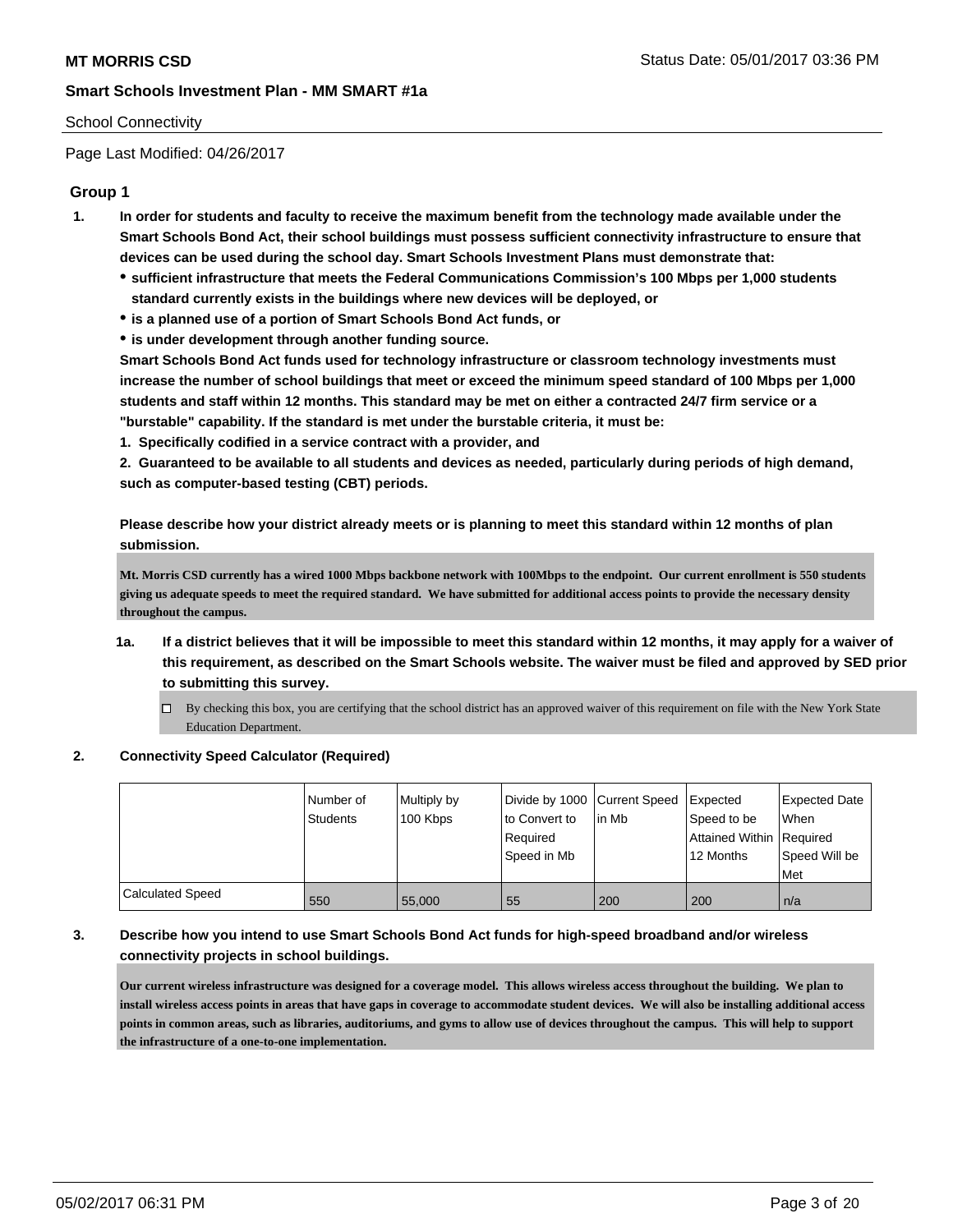#### School Connectivity

Page Last Modified: 04/26/2017

**4. Describe the linkage between the district's District Instructional Technology Plan and the proposed projects. (There should be a link between your response to this question and your response to Question 1 in Part E. Curriculum and Instruction "What are the district's plans to use digital connectivity and technology to improve teaching and learning?)**

**Mount Morris Central School District's goals and objectives will work in concert and evolve with the technology goals spelled out by NCLB and the Elementary and Secondary Education Act (ESEA). Implementing one-to-one computing for students will allow us to support the goals listed below.** 

- **1. All students and teachers will use technology in their classroom, schools, communities and homes**
- **2. All teachers will use technology effectively to help students achieve high academic standards**
- **3. All students will increase their technology and information literacy skills**
- **4. Research and evaluation will improve the next generation of technology applications for teaching and learning**
- **5. Digital content and networked applications will transform teaching and learning**

**To properly support these goals the district has implemented a reliable robust wireless infrastructure.** 

**5. If the district wishes to have students and staff access the Internet from wireless devices within the school building, or in close proximity to it, it must first ensure that it has a robust Wi-Fi network in place that has sufficient bandwidth to meet user demand.**

**Please describe how you have quantified this demand and how you plan to meet this demand.**

**The typical standard is one access point per 30 devices under standard load. Our class sizes max out at 24 students. This justifies one wireless access point per classroom with the latest 802.11AC standard to provide enhanced wireless speeds for instructional technology. We will need to install additional access points in common areas, such as libraries, auditoriums, gyms, and a few gap areas to allow use of devices throughout the entire campus.** 

**6. As indicated on Page 5 of the guidance, the Office of Facilities Planning will have to conduct a preliminary review of all capital projects, including connectivity projects.**

|  | Please indicate on a separate row each project number given to you by the Office of Facilities Planning. |
|--|----------------------------------------------------------------------------------------------------------|
|--|----------------------------------------------------------------------------------------------------------|

| <b>Project Number</b> |  |
|-----------------------|--|
| 240901040001BA1       |  |

**7. Certain high-tech security and connectivity infrastructure projects may be eligible for an expedited review process as determined by the Office of Facilities Planning.**

**Was your project deemed eligible for streamlined review?**

Yes

**7a. Districts that choose the Streamlined Review Process will be required to certify that they have reviewed all installations with their licensed architect or engineer of record and provide that person's name and license number. The licensed professional must review the products and proposed method of installation prior to implementation and review the work during and after completion in order to affirm that the work was codecompliant, if requested.**

I certify that I have reviewed all installations with a licensed architect or engineer of record.

**8. Include the name and license number of the architect or engineer of record.**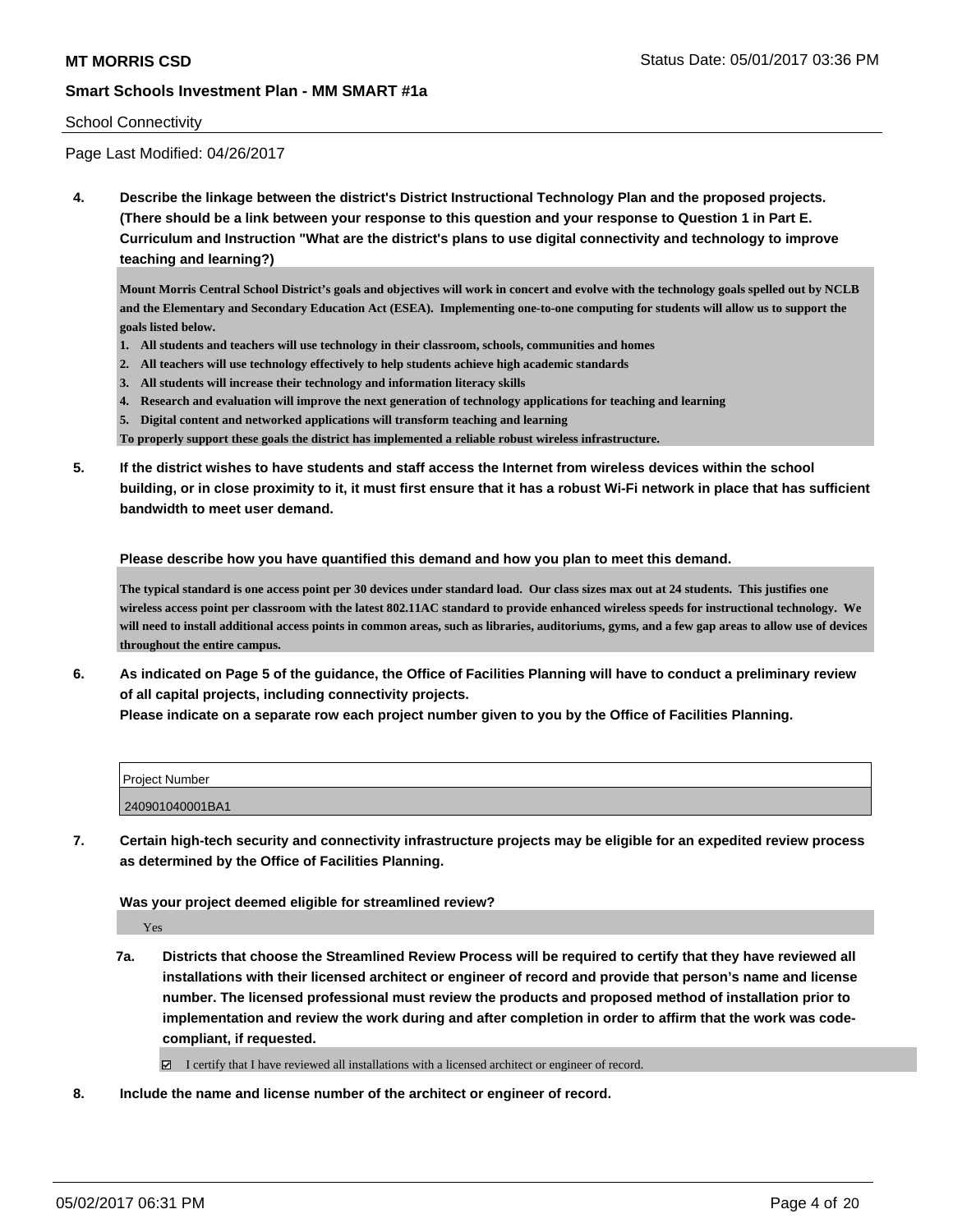### School Connectivity

Page Last Modified: 04/26/2017

| <b>Name</b>          | License Number |
|----------------------|----------------|
| l Edward W. Mountain | 24569          |
| (No Response)        | (No Response)  |

**9. If you are submitting an allocation for School Connectivity complete this table. Note that the calculated Total at the bottom of the table must equal the Total allocation for this category that you entered in the SSIP Overview overall budget.** 

|                                            | Sub-<br>Allocation |
|--------------------------------------------|--------------------|
| Network/Access Costs                       | 5,970              |
| <b>Outside Plant Costs</b>                 | (No Response)      |
| School Internal Connections and Components | (No Response)      |
| <b>Professional Services</b>               | (No Response)      |
| Testing                                    | (No Response)      |
| <b>Other Upfront Costs</b>                 | (No Response)      |
| <b>Other Costs</b>                         | (No Response)      |
| Totals:                                    | 5,970              |

**10. Please detail the type, quantity, per unit cost and total cost of the eligible items under each sub-category. This is especially important for any expenditures listed under the "Other" category. All expenditures must be eligible for tax-exempt financing to be reimbursed through the SSBA. Sufficient detail must be provided so that we can verify this is the case. If you have any questions, please contact us directly through smartschools@nysed.gov. NOTE: Wireless Access Points should be included in this category, not under Classroom Educational Technology, except those that will be loaned/purchased for nonpublic schools.**

| Select the allowable expenditure | Item to be purchased  | Quantity | Cost per Item | <b>Total Cost</b> |
|----------------------------------|-----------------------|----------|---------------|-------------------|
| type.                            |                       |          |               |                   |
| Repeat to add another item under |                       |          |               |                   |
| each type.                       |                       |          |               |                   |
| Network/Access Costs             | Ubiquiti Unifi AC Pro | 30       | 199           | 5,970             |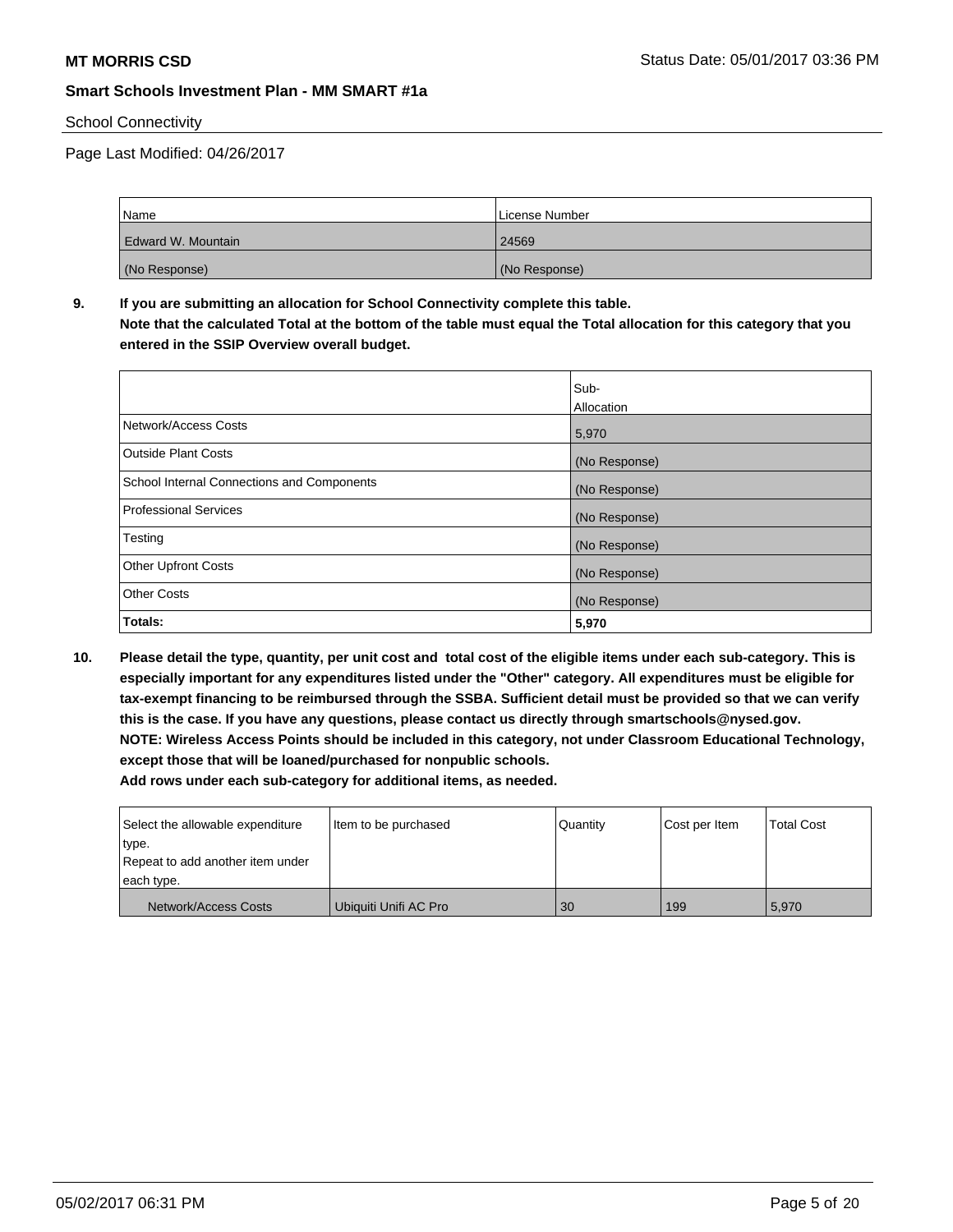Community Connectivity (Broadband and Wireless)

Page Last Modified: 04/26/2017

#### **Group 1**

**1. Describe how you intend to use Smart Schools Bond Act funds for high-speed broadband and/or wireless connectivity projects in the community.**

(No Response)

**2. Please describe how the proposed project(s) will promote student achievement and increase student and/or staff access to the Internet in a manner that enhances student learning and/or instruction outside of the school day and/or school building.**

(No Response)

**3. Community connectivity projects must comply with all the necessary local building codes and regulations (building and related permits are not required prior to plan submission).**

 $\Box$  I certify that we will comply with all the necessary local building codes and regulations.

**4. Please describe the physical location of the proposed investment.**

(No Response)

**5. Please provide the initial list of partners participating in the Community Connectivity Broadband Project, along with their Federal Tax Identification (Employer Identification) number.**

| <b>Project Partners</b> | Federal ID#     |
|-------------------------|-----------------|
| (No Response)           | l (No Response) |

**6. If you are submitting an allocation for Community Connectivity, complete this table. Note that the calculated Total at the bottom of the table must equal the Total allocation for this category that you entered in the SSIP Overview overall budget.**

|                                    | Sub-Allocation |
|------------------------------------|----------------|
| Network/Access Costs               | (No Response)  |
| Outside Plant Costs                | (No Response)  |
| Tower Costs                        | (No Response)  |
| <b>Customer Premises Equipment</b> | (No Response)  |
| <b>Professional Services</b>       | (No Response)  |
| Testing                            | (No Response)  |
| <b>Other Upfront Costs</b>         | (No Response)  |
| <b>Other Costs</b>                 | (No Response)  |
| Totals:                            | 0              |

**7. Please detail the type, quantity, per unit cost and total cost of the eligible items under each sub-category. This is especially important for any expenditures listed under the "Other" category. All expenditures must be capital-bond eligible to be reimbursed through the SSBA. If you have any questions, please contact us directly through smartschools@nysed.gov.**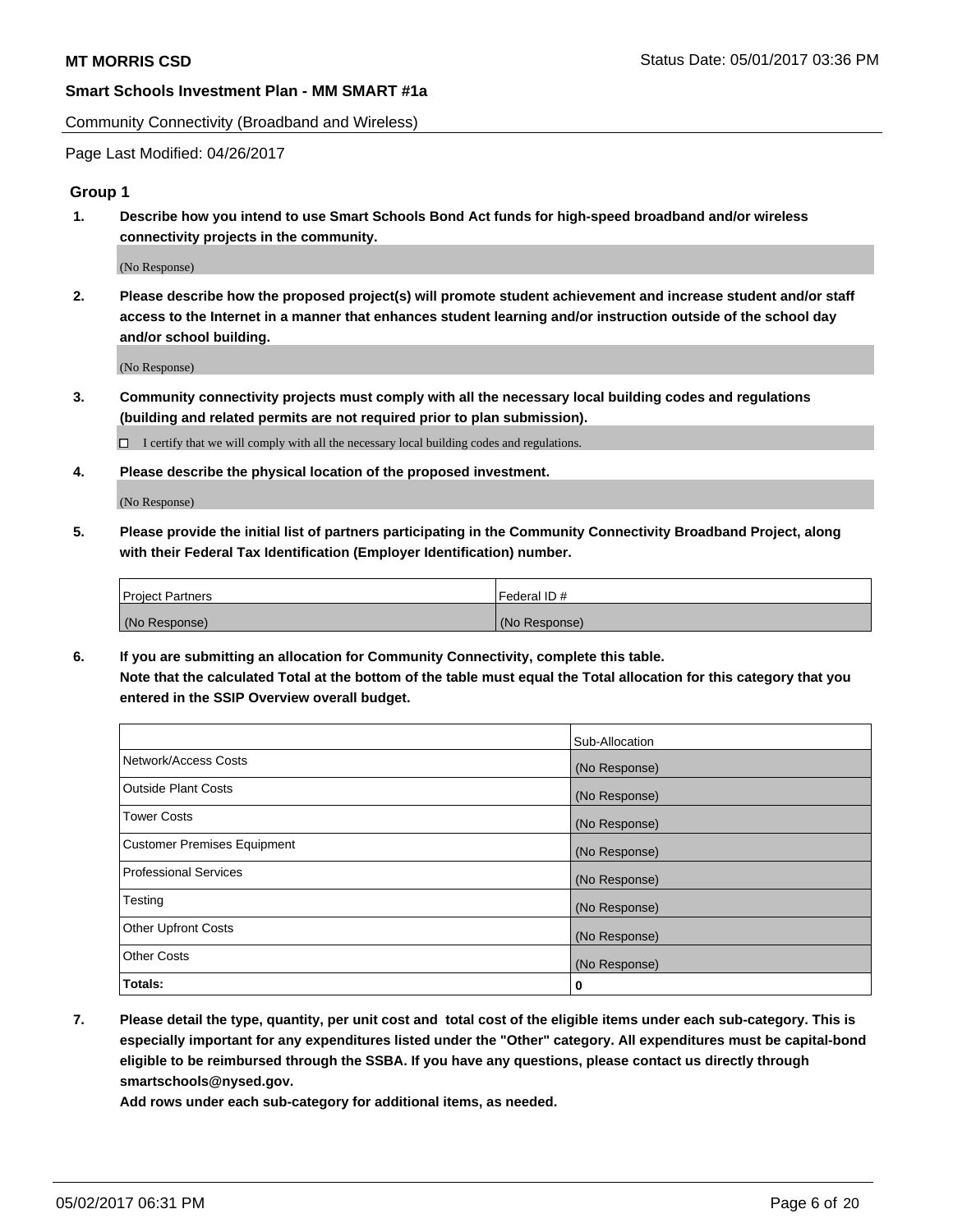Community Connectivity (Broadband and Wireless)

| Select the allowable expenditure<br>type.<br>Repeat to add another item under | Item to be purchased | Quantity      | Cost per Item | <b>Total Cost</b> |
|-------------------------------------------------------------------------------|----------------------|---------------|---------------|-------------------|
| each type.                                                                    |                      |               |               |                   |
| (No Response)                                                                 | (No Response)        | (No Response) | (No Response) | (No Response)     |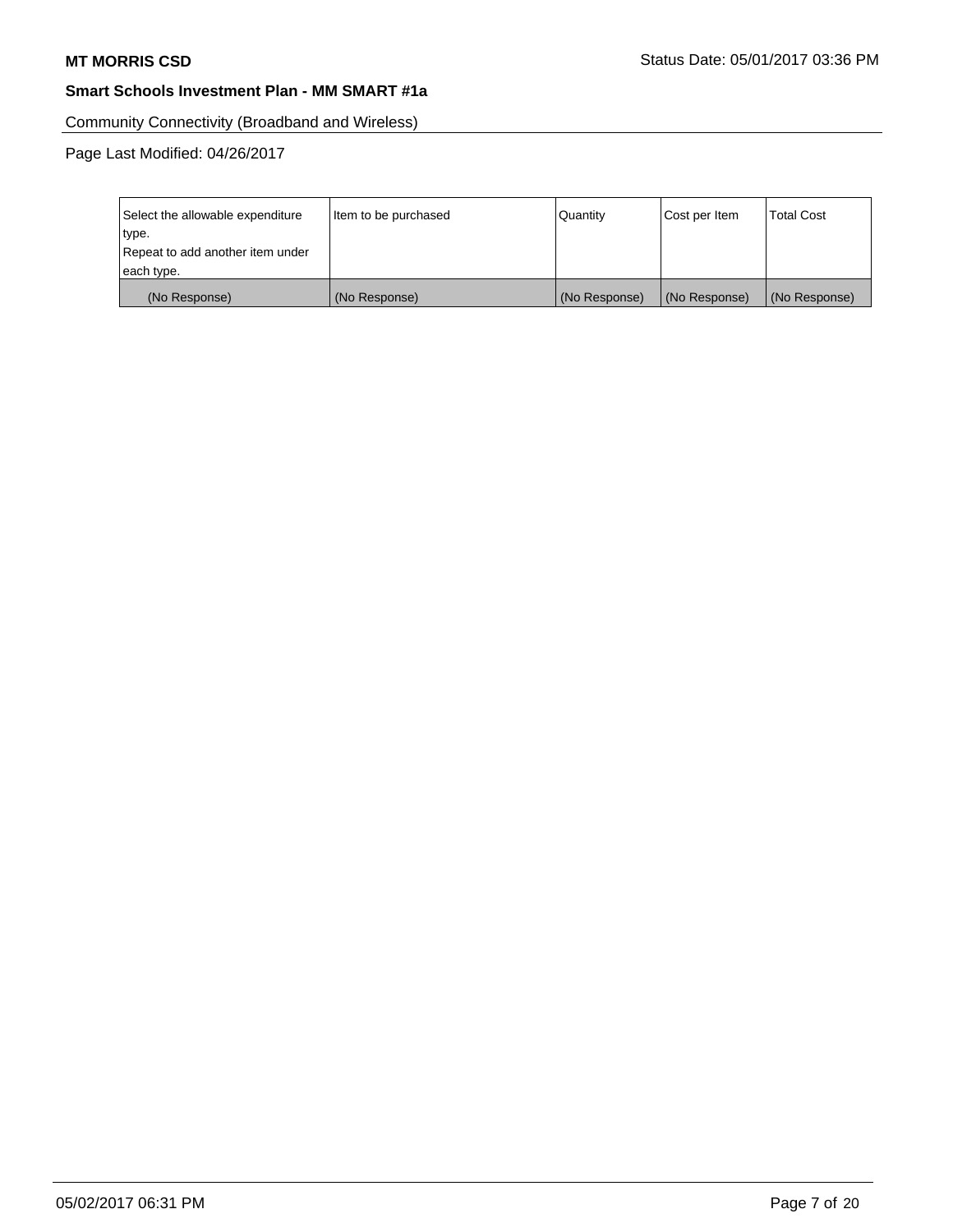#### Classroom Learning Technology

Page Last Modified: 04/26/2017

### **Questions**

**1. In order for students and faculty to receive the maximum benefit from the technology made available under the Smart Schools Bond Act, their school buildings must possess sufficient connectivity infrastructure to ensure that devices can be used during the school day. Smart Schools Investment Plans must demonstrate that sufficient infrastructure that meets the Federal Communications Commission's 100 Mbps per 1,000 students standard currently exists in the buildings where new devices will be deployed, or is a planned use of a portion of Smart Schools Bond Act funds, or is under development through another funding source.**

**Smart Schools Bond Act funds used for technology infrastructure or classroom technology investments must increase the number of school buildings that meet or exceed the minimum speed standard of 100 Mbps per 1,000 students and staff within 12 months. This standard may be met on either a contracted 24/7 firm service or a "burstable" capability. If the standard is met under the burstable criteria, it must be:**

**1. Specifically codified in a service contract with a provider, and**

**2. Guaranteed to be available to all students and devices as needed, particularly during periods of high demand, such as computer-based testing (CBT) periods.**

**Please describe how your district already meets or is planning to meet this standard within 12 months of plan submission.**

**Mt. Morris CSD currently has a wired 1000 Mbps backbone network with 100Mbps to the endpoint. Our current enrollment is 550 students giving us adequate speeds to meet the required standard. We have submitted for additional access points to provide the necessary density throughout the campus.** 

- **1a. If a district believes that it will be impossible to meet this standard within 12 months, it may apply for a waiver of this requirement, as described on the Smart Schools website. The waiver must be filed and approved by SED prior to submitting this survey.**
	- $\Box$  By checking this box, you are certifying that the school district has an approved waiver of this requirement on file with the New York State Education Department.

**2. Connectivity Speed Calculator (Required)**

|                         | Number of<br><b>Students</b> | Multiply by<br>100 Kbps | Divide by 1000 Current Speed<br>to Convert to<br>Required<br>Speed in Mb | in Mb | Expected<br>Speed to be<br>Attained Within   Required<br>12 Months | <b>Expected Date</b><br><b>When</b><br>Speed Will be<br>Met |
|-------------------------|------------------------------|-------------------------|--------------------------------------------------------------------------|-------|--------------------------------------------------------------------|-------------------------------------------------------------|
| <b>Calculated Speed</b> | 550                          | 55,000                  | 55                                                                       | 200   | 200                                                                | l n/a                                                       |

**3. If the district wishes to have students and staff access the Internet from wireless devices within the school building, or in close proximity to it, it must first ensure that it has a robust Wi-Fi network in place that has sufficient bandwidth to meet user demand.**

**Please describe how you have quantified this demand and how you plan to meet this demand.**

**The typical standard is one access point per 30 devices under standard load. Our class sizes max out at 24 students. This justifies one wireless access point per classroom with the latest 802.11AC standard to provide enhanced wireless speeds for instructional technology. We will need to install additional access points in common areas, such as libraries, auditoriums, gyms, and a few gap areas to allow use of devices throughout the entire campus.**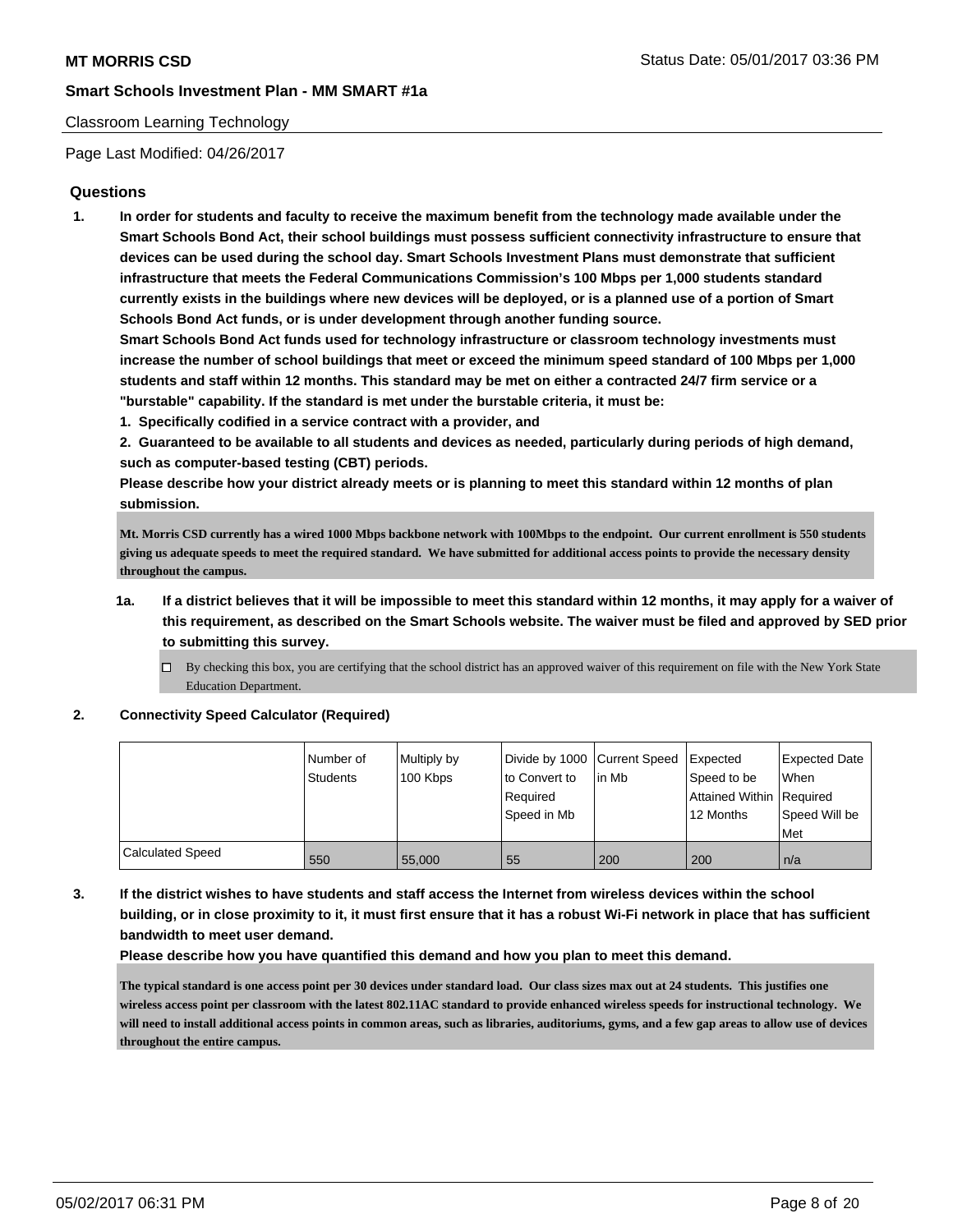#### Classroom Learning Technology

Page Last Modified: 04/26/2017

**4. All New York State public school districts are required to complete and submit an Instructional Technology Plan survey to the New York State Education Department in compliance with Section 753 of the Education Law and per Part 100.12 of the Commissioner's Regulations.**

**Districts that include educational technology purchases as part of their Smart Schools Investment Plan must have a submitted and approved Instructional Technology Plan survey on file with the New York State Education Department.**

- By checking this box, you are certifying that the school district has an approved Instructional Technology Plan survey on file with the New York State Education Department.
- **5. Describe the devices you intend to purchase and their compatibility with existing or planned platforms or systems. Specifically address the adequacy of each facility's electrical, HVAC and other infrastructure necessary to install and support the operation of the planned technology.**

**The District plans to purchase the following classroom technology that would be compatible with our existing systems and support our oneto-one initiative:**

- **• LCD Projectors**
- **• Chromebooks and iPads**
- **• One Windows Server to replace aging current instructional server**

The district has sufficient electrical infrastructure to support these initiatives and the server room has proper HVAC cooling to maintain climate control.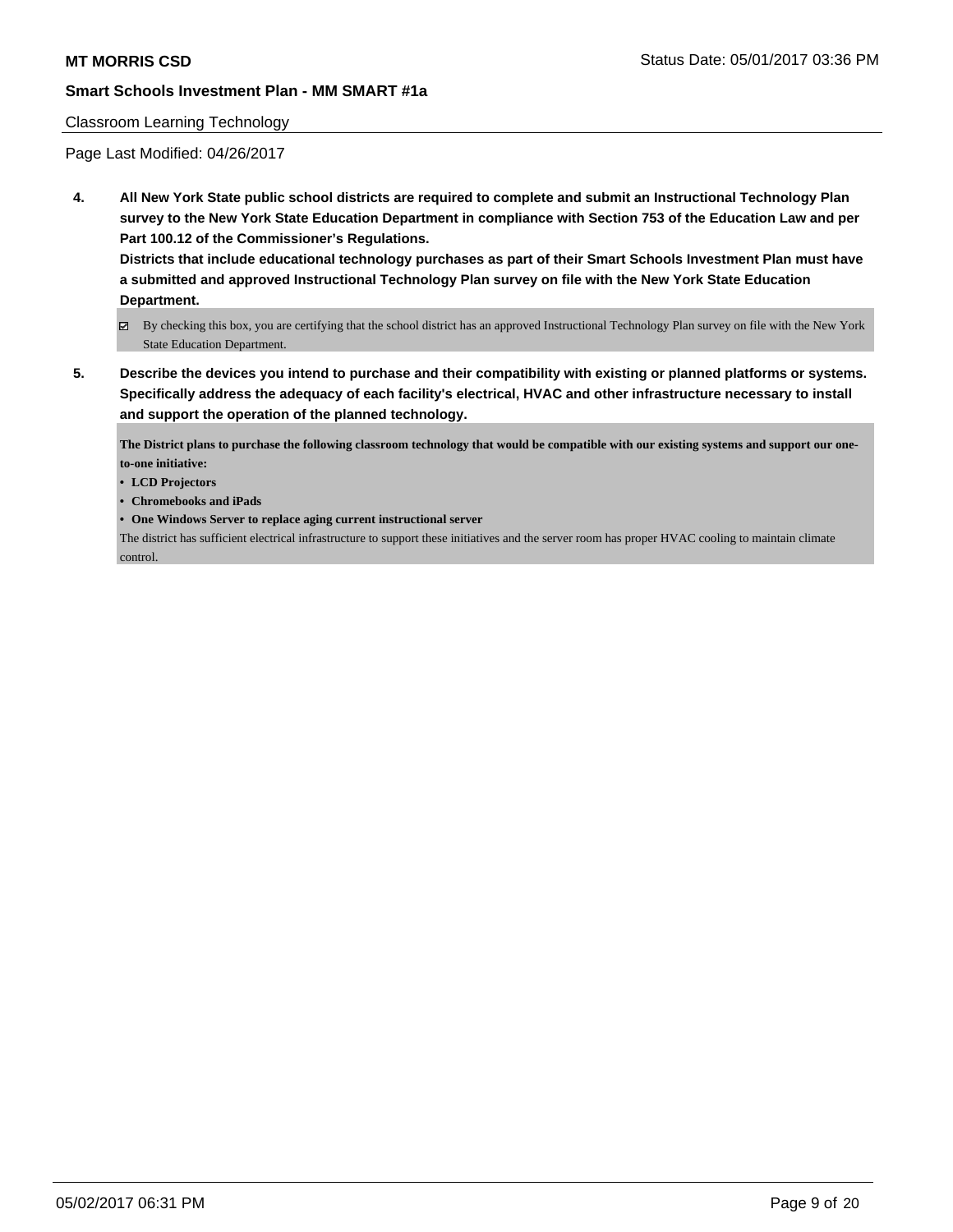#### Classroom Learning Technology

Page Last Modified: 04/26/2017

- **6. Describe how the proposed technology purchases will:**
	- **> enhance differentiated instruction;**
	- **> expand student learning inside and outside the classroom;**
	- **> benefit students with disabilities and English language learners; and**
	- **> contribute to the reduction of other learning gaps that have been identified within the district.**

**The expectation is that districts will place a priority on addressing the needs of students who struggle to succeed in a rigorous curriculum. Responses in this section should specifically address this concern and align with the district's Instructional Technology Plan (in particular Question 2 of E. Curriculum and Instruction: "Does the district's instructional technology plan address the needs of students with disabilities to ensure equitable access to instruction, materials and assessments?" and Question 3 of the same section: "Does the district's instructional technology plan address the provision of assistive technology specifically for students with disabilities to ensure access to and participation in the general curriculum?"**

**The District is already subscribing to applications that allow for some differentiated instruction. With the addition of student devices and enhanced classroom technology our goal is to expand this differentiated instruction throughout the District.**

**The District is focused on improving accessibility to instructional technology that will help provide students with disabilities equitable access to instructional materials, and assessments. We will also be utilizing classroom technology to ensure access and participation in general curriculum. The ability to provide students with disabilities access to advanced technology, apps, and learning material will play a key role in their success. The text to speech app (SpeakIt!) will allow our students with disabilities to access instructional material that is above their reading level. Google Classroom will allow our students with disabilities to communicate directly with their teachers when they encounter areas of difficulty. Castle Learning will allow our students with disabilities to access remedial instructional materials so the teacher may be able to differentiate based upon their individual needs. Carnegie Math and iReady are software programs our students can use to receive differentiated instruction and diagnostic assessments in the area of math.** 

**One key component to our District is the number of English language learners. With additional classroom technology we are able to offer numerous translation capabilities, aggressive learning apps, and multi-language applications. This will directly enhance our English learners ability to participate and excel in our classrooms. The text to speech app (SpeakIt!) will allow our ELLs to access instructional material that is above their reading level. Google Classroom will allow our ELLs to communicate directly with their teachers when they encounter areas of difficulty. Castle Learning will allow our ELLs to access remedial instructional materials so the teacher may be able to differentiate based upon their individual needs. Carnegie Math and iReady are software programs our students can use to receive differentiated instruction and diagnostic assessments in the area of math.** 

**One to one computing will allow our struggling students to access educational resources at their instructional level.** 

**7. Where appropriate, describe how the proposed technology purchases will enhance ongoing communication with parents and other stakeholders and help the district facilitate technology-based regional partnerships, including distance learning and other efforts.**

**As the District continues to infuse educational technology in the classroom, this opens additional means of engagement with parents and other stakeholders. We are enhancing things like parent portal capabilities, community notification systems, streamlined feedback channels. The incorporation of Google Classroom will allow our teachers to directly connect with our students and families providing them access to classroom materials and assignments.**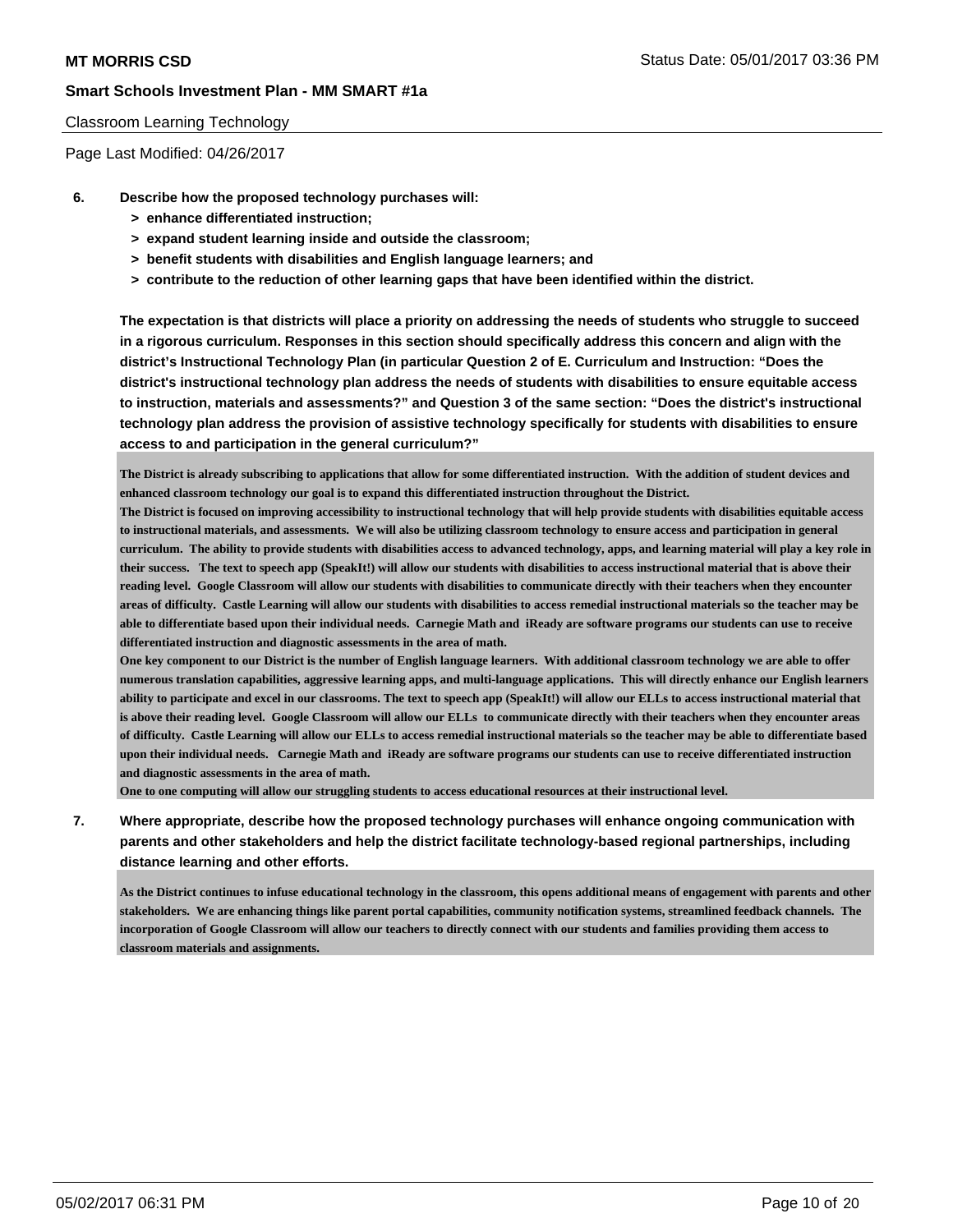#### Classroom Learning Technology

Page Last Modified: 04/26/2017

**8. Describe the district's plan to provide professional development to ensure that administrators, teachers and staff can employ the technology purchased to enhance instruction successfully.**

**Note: This response should be aligned and expanded upon in accordance with your district's response to Question 1 of F. Professional Development of your Instructional Technology Plan: "Please provide a summary of professional development offered to teachers and staff, for the time period covered by this plan, to support technology to enhance teaching and learning. Please include topics, audience and method of delivery within your summary."**

**The District is aligning Professional Development to our technology initiatives. The table below outlines the professional development we will be implementing over the 2016-2018 timeline. We will review the professional development options each year and adjust as needed to give staff the tools and resources they need to be successful in the 21st Century Learning.**

| <b>Topic</b>                                                       | <b>Audience</b> | <b>Method of Delivery</b>        |
|--------------------------------------------------------------------|-----------------|----------------------------------|
| <b>Learning Management System</b>                                  | $K-12$          | Workshops                        |
| <b>Google Apps for Education</b>                                   | $K-12$          | <b>Workshops / Collaboration</b> |
| <b>Castle Learning</b>                                             | $7-12$          | <b>Workshops eLearning</b>       |
| <b>Minecraft Classroom Integration</b>                             | $K-6$           | <b>Workshops eLearning</b>       |
| <b>Databases and Media Library</b>                                 | $K-12$          | Workshops                        |
| <b>Smartboard and Smart Notebook</b>                               | $K-12$          | Workshops                        |
| <b>iReady Implementation</b>                                       | $K-6$           | Workshops                        |
| <b>Classroom Device overview (tablet / laptop)</b>                 | $K-12$          | Workshops                        |
| <b>Promoting Internet Safety and Digital</b><br><b>Citizenship</b> | $K-12$          | <b>Workshops eLearning</b>       |
| Implementing 1:1 Computing in the<br><b>Classroom</b>              | $K-12$          | <b>Workshops / Collaboration</b> |
| <b>How to Flip your Classroom</b>                                  | $7 - 12$        | <b>Workshops / Collaboration</b> |

**9. Districts must contact the SUNY/CUNY teacher preparation program that supplies the largest number of the district's new teachers to request advice on innovative uses and best practices at the intersection of pedagogy and educational technology.**

 $\boxtimes$  By checking this box, you certify that you have contacted the SUNY/CUNY teacher preparation program that supplies the largest number of your new teachers to request advice on these issues.

**9a. Please enter the name of the SUNY or CUNY Institution that you contacted.**

SUNY Geneseo

#### **9b. Enter the primary Institution phone number.**

585-245-5000

**9c. Enter the name of the contact person with whom you consulted and/or will be collaborating with on innovative uses of technology and best practices.**

Anjoo Sikka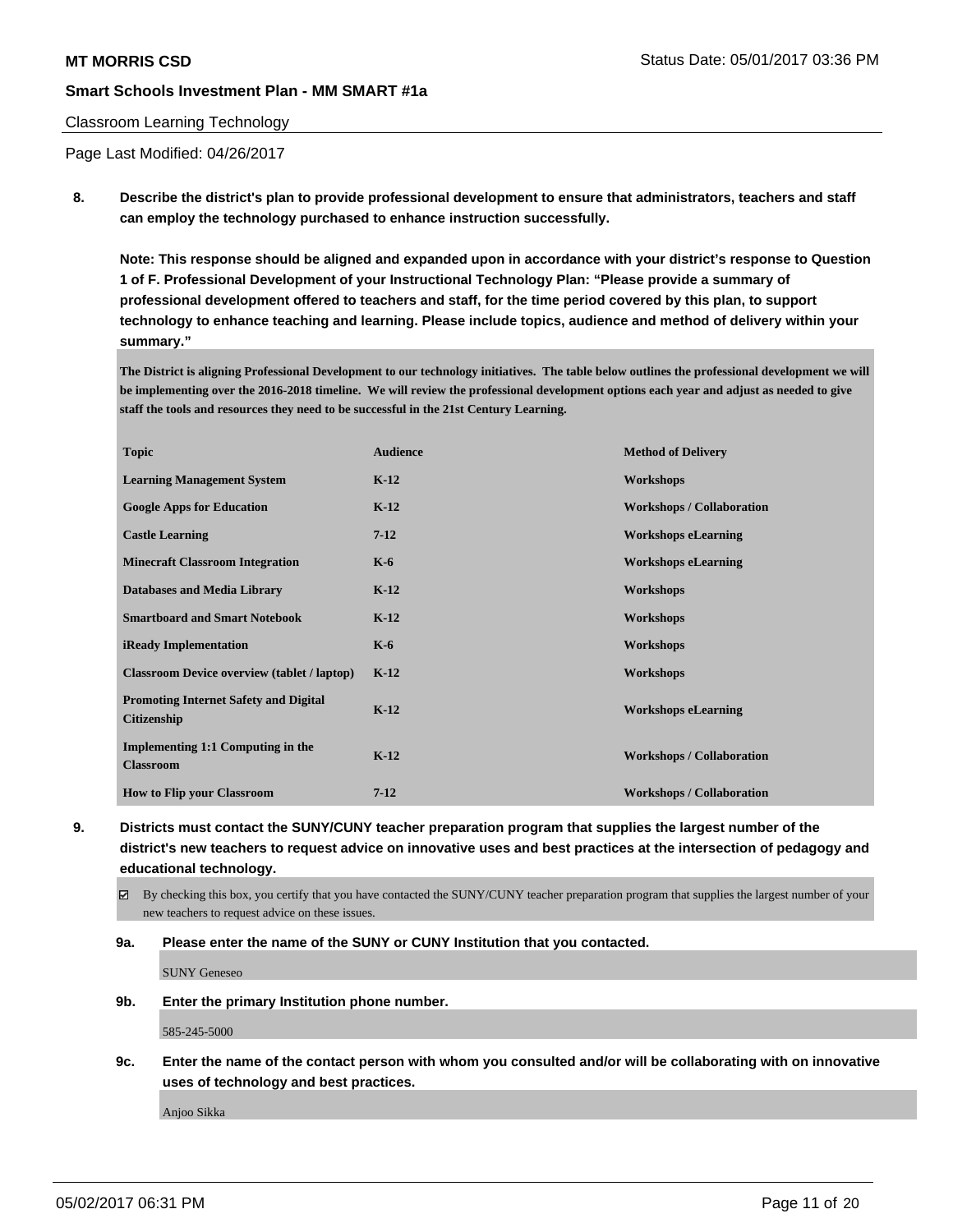#### Classroom Learning Technology

Page Last Modified: 04/26/2017

**10. A district whose Smart Schools Investment Plan proposes the purchase of technology devices and other hardware must account for nonpublic schools in the district.**

**Are there nonpublic schools within your school district?**

Yes

 $\boxtimes$  No

**11. Nonpublic Classroom Technology Loan Calculator**

**The Smart Schools Bond Act provides that any Classroom Learning Technology purchases made using Smart Schools funds shall be lent, upon request, to nonpublic schools in the district. However, no school district shall be required to loan technology in amounts greater than the total obtained and spent on technology pursuant to the Smart Schools Bond Act and the value of such loan may not exceed the total of \$250 multiplied by the nonpublic school enrollment in the base year at the time of enactment. See:**

**http://www.p12.nysed.gov/mgtserv/smart\_schools/docs/Smart\_Schools\_Bond\_Act\_Guidance\_04.27.15\_Final.pdf.**

|                                       | 1. Classroom<br>Technology<br>Sub-allocation | l 2. Public<br>Enrollment<br>$(2014-15)$ | 3. Nonpublic<br>l Enrollment<br>$(2014-15)$ | l 4. Sum of<br>Public and<br>Nonpublic<br>Enrollment                                          | 15. Total Per<br>Pupil Sub-<br>lallocation | l 6. Total<br>Nonpublic Loan<br>Amount |
|---------------------------------------|----------------------------------------------|------------------------------------------|---------------------------------------------|-----------------------------------------------------------------------------------------------|--------------------------------------------|----------------------------------------|
| Calculated Nonpublic Loan<br>l Amount |                                              |                                          |                                             | (No Response)   (No Response)   (No Response)   (No Response)   (No Response)   (No Response) |                                            |                                        |

**12. To ensure the sustainability of technology purchases made with Smart Schools funds, districts must demonstrate a long-term plan to maintain and replace technology purchases supported by Smart Schools Bond Act funds. This sustainability plan shall demonstrate a district's capacity to support recurring costs of use that are ineligible for Smart Schools Bond Act funding such as device maintenance, technical support, Internet and wireless fees, maintenance of hotspots, staff professional development, building maintenance and the replacement of incidental items. Further, such a sustainability plan shall include a long-term plan for the replacement of purchased devices and equipment at the end of their useful life with other funding sources.**

 $\boxtimes$  By checking this box, you certify that the district has a sustainability plan as described above.

**13. Districts must ensure that devices purchased with Smart Schools Bond funds will be distributed, prepared for use, maintained and supported appropriately. Districts must maintain detailed device inventories in accordance with generally accepted accounting principles.**

By checking this box, you certify that the district has a distribution and inventory management plan and system in place.

**14. If you are submitting an allocation for Classroom Learning Technology complete this table. Note that the calculated Total at the bottom of the table must equal the Total allocation for this category that you entered in the SSIP Overview overall budget.**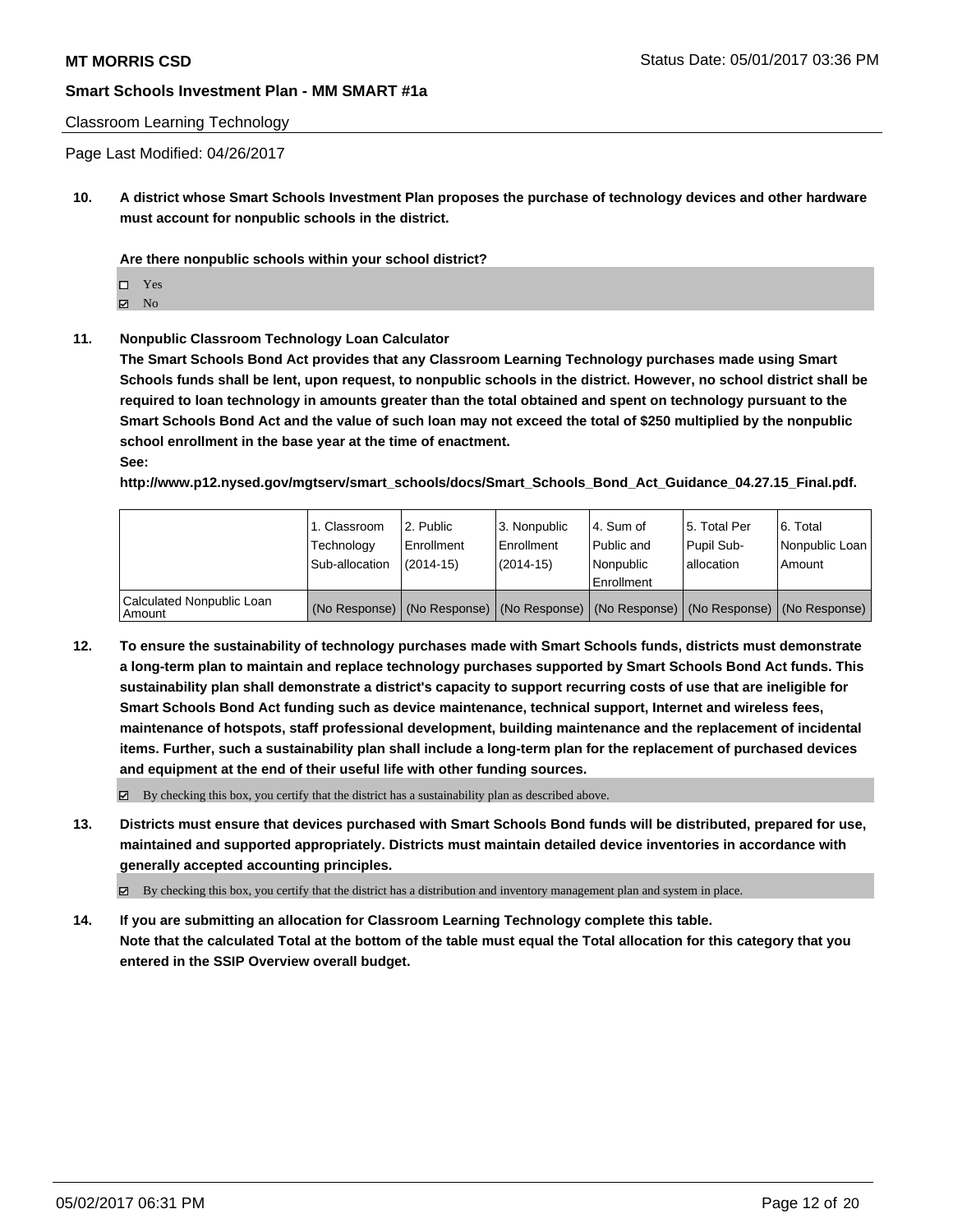### Classroom Learning Technology

Page Last Modified: 04/26/2017

|                         | Sub-Allocation |
|-------------------------|----------------|
| Interactive Whiteboards | (No Response)  |
| Computer Servers        | 10,000         |
| Desktop Computers       | (No Response)  |
| Laptop Computers        | 192,212        |
| <b>Tablet Computers</b> | 7,447          |
| <b>Other Costs</b>      | 60,600         |
| <b>Totals:</b>          | 270,259        |

**15. Please detail the type, quantity, per unit cost and total cost of the eligible items under each sub-category. This is especially important for any expenditures listed under the "Other" category. All expenditures must be capital-bond eligible to be reimbursed through the SSBA. If you have any questions, please contact us directly through smartschools@nysed.gov.**

**Please specify in the "Item to be Purchased" field which specific expenditures and items are planned to meet the district's nonpublic loan requirement, if applicable.**

**NOTE: Wireless Access Points that will be loaned/purchased for nonpublic schools should ONLY be included in this category, not under School Connectivity, where public school districts would list them.**

| Select the allowable expenditure | Item to be Purchased               | Quantity | Cost per Item | <b>Total Cost</b> |
|----------------------------------|------------------------------------|----------|---------------|-------------------|
| type.                            |                                    |          |               |                   |
| Repeat to add another item under |                                    |          |               |                   |
| each type.                       |                                    |          |               |                   |
| <b>Computer Servers</b>          | <b>Instructional Server</b>        |          | 10.000        | 10.000            |
| <b>Laptop Computers</b>          | <b>Touchscreen Chromebook</b>      | 536      | 358           | 192,212           |
| <b>Tablet Computers</b>          | Ipad Air 2                         | 15       | 497           | 7,447             |
| <b>Other Costs</b>               | Projectors                         | 30       | 800           | 24,000            |
| <b>Other Costs</b>               | <b>Topcat Classroom Audio</b>      | 15       | 1,200         | 18,000            |
| <b>Other Costs</b>               | <b>Chromebook Charging Station</b> | 18       | 1.033         | 18,600            |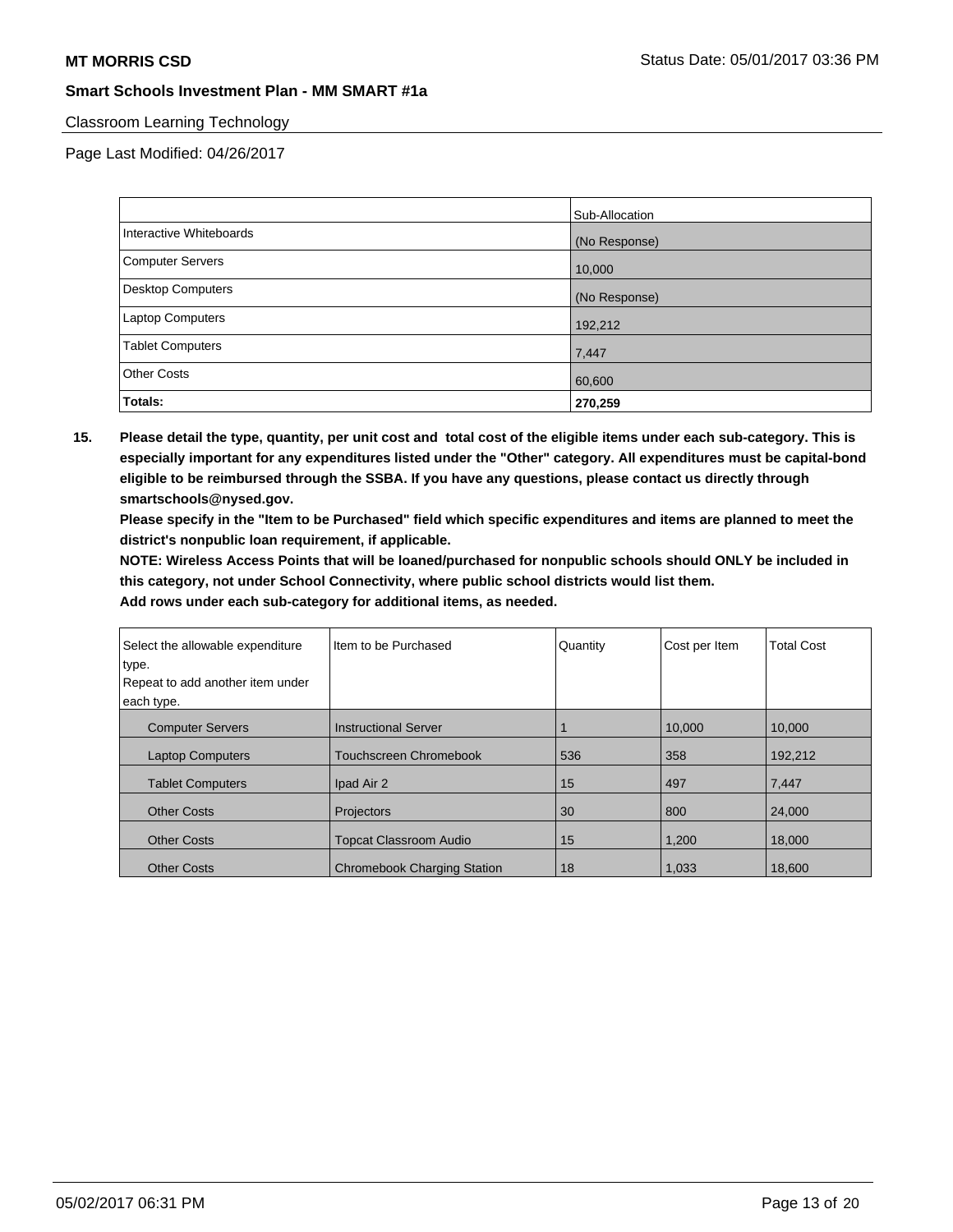#### Pre-Kindergarten Classrooms

Page Last Modified: 04/26/2017

#### **Group 1**

**1. Provide information regarding how and where the district is currently serving pre-kindergarten students and justify the need for additional space with enrollment projections over 3 years.**

(No Response)

- **2. Describe the district's plan to construct, enhance or modernize education facilities to accommodate prekindergarten programs. Such plans must include:**
	- **Specific descriptions of what the district intends to do to each space;**
	- **An affirmation that pre-kindergarten classrooms will contain a minimum of 900 square feet per classroom;**
	- **The number of classrooms involved;**
	- **The approximate construction costs per classroom; and**
	- **Confirmation that the space is district-owned or has a long-term lease that exceeds the probable useful life of the improvements.**

(No Response)

**3. Smart Schools Bond Act funds may only be used for capital construction costs. Describe the type and amount of additional funds that will be required to support ineligible ongoing costs (e.g. instruction, supplies) associated with any additional pre-kindergarten classrooms that the district plans to add.**

(No Response)

**4. All plans and specifications for the erection, repair, enlargement or remodeling of school buildings in any public school district in the State must be reviewed and approved by the Commissioner. Districts that plan capital projects using their Smart Schools Bond Act funds will undergo a Preliminary Review Process by the Office of Facilities Planning.**

**Please indicate on a separate row each project number given to you by the Office of Facilities Planning.**

| Project Number |  |
|----------------|--|
| (No Response)  |  |

**5. If you have made an allocation for Pre-Kindergarten Classrooms, complete this table. Note that the calculated Total at the bottom of the table must equal the Total allocation for this category that you entered in the SSIP Overview overall budget.**

| Totals:                                  | 0              |
|------------------------------------------|----------------|
| Other Costs                              | (No Response)  |
| Enhance/Modernize Educational Facilities | (No Response)  |
| Construct Pre-K Classrooms               | (No Response)  |
|                                          | Sub-Allocation |

**6. Please detail the type, quantity, per unit cost and total cost of the eligible items under each sub-category. This is especially important for any expenditures listed under the "Other" category. All expenditures must be capital-bond eligible to be reimbursed through the SSBA. If you have any questions, please contact us directly through smartschools@nysed.gov.**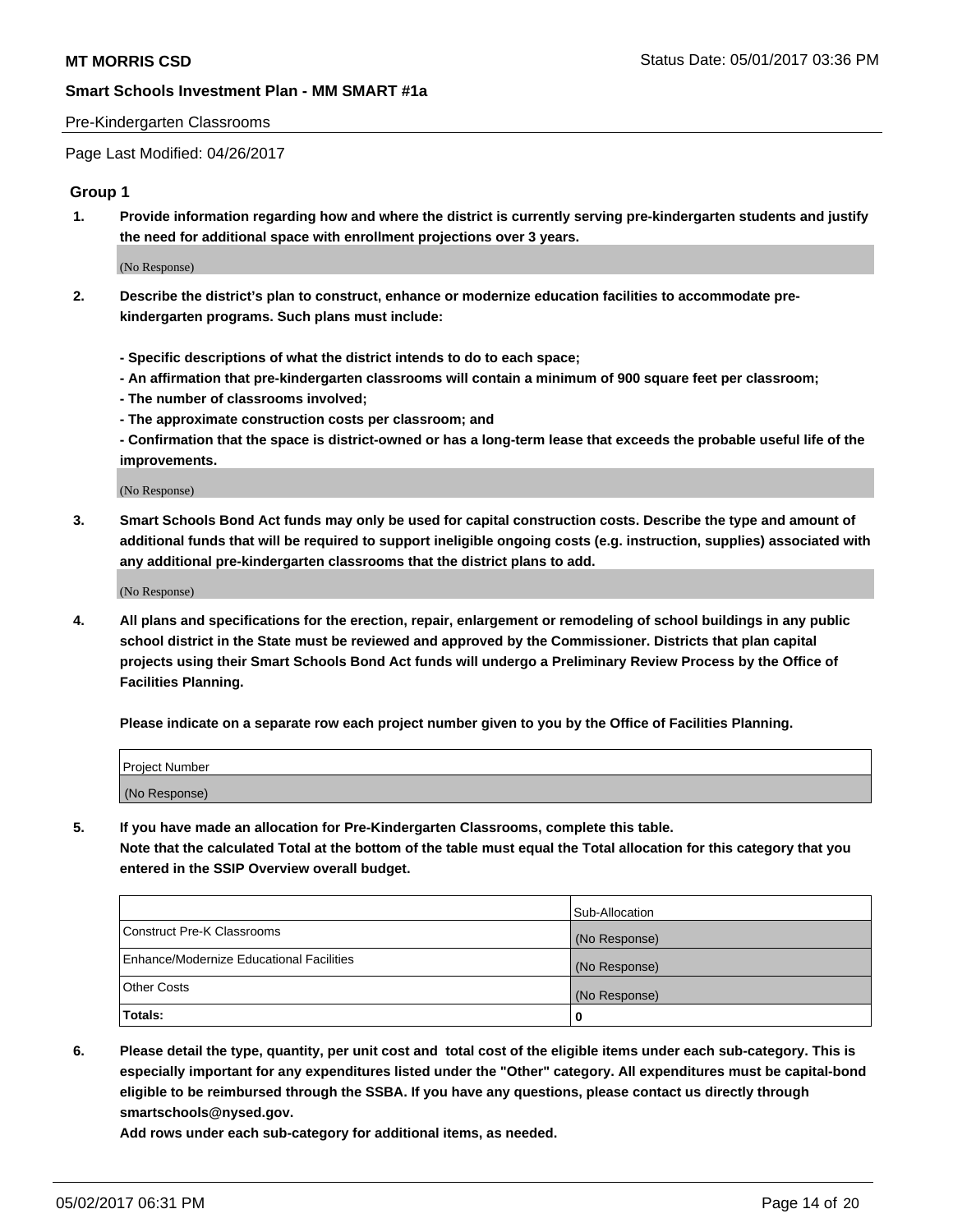# Pre-Kindergarten Classrooms

| Select the allowable expenditure | Item to be purchased | Quantity      | Cost per Item | <b>Total Cost</b> |
|----------------------------------|----------------------|---------------|---------------|-------------------|
| type.                            |                      |               |               |                   |
| Repeat to add another item under |                      |               |               |                   |
| each type.                       |                      |               |               |                   |
| (No Response)                    | (No Response)        | (No Response) | (No Response) | (No Response)     |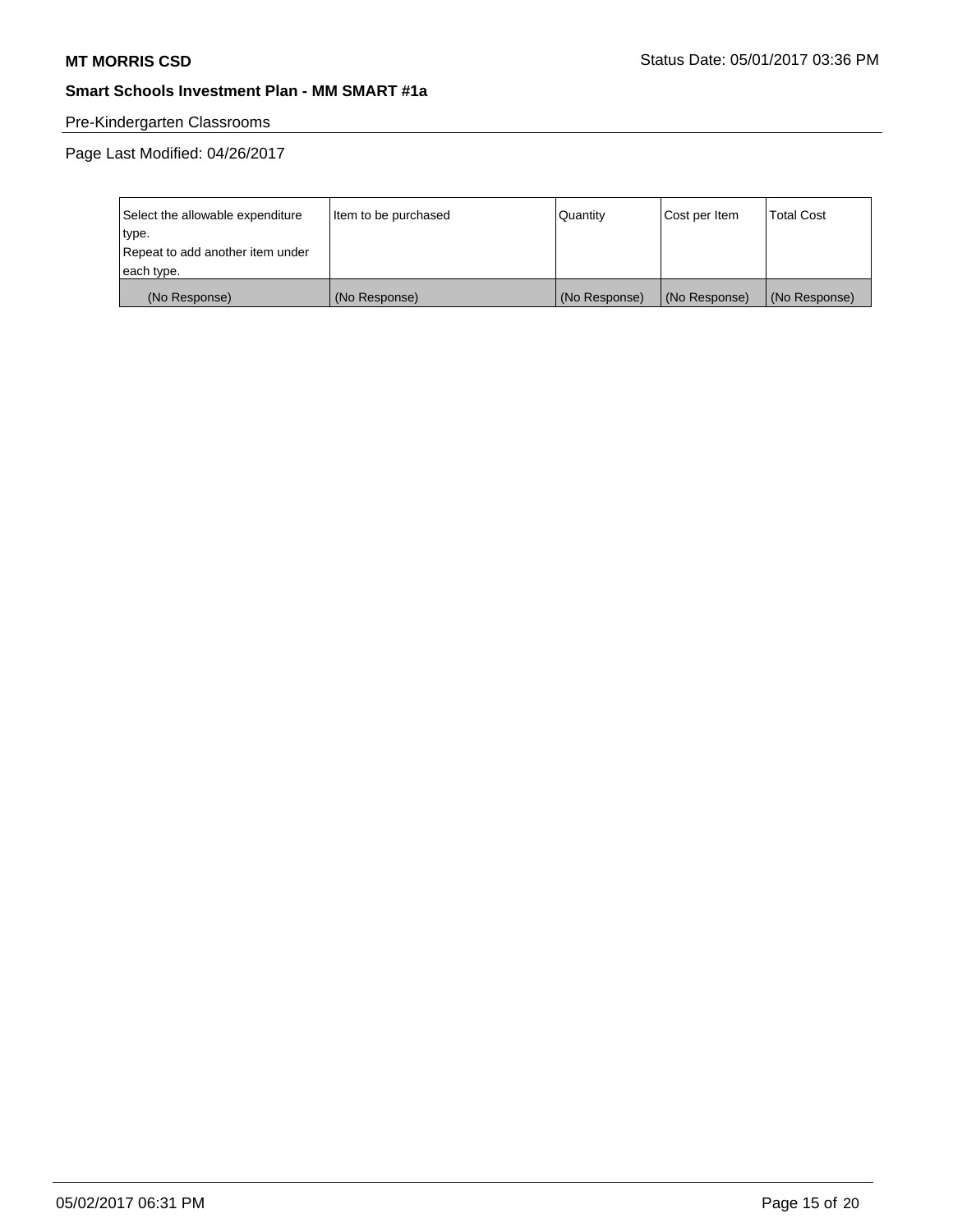#### Replace Transportable Classrooms

Page Last Modified: 04/26/2017

#### **Group 1**

**1. Describe the district's plan to construct, enhance or modernize education facilities to provide high-quality instructional space by replacing transportable classrooms.**

(No Response)

**2. All plans and specifications for the erection, repair, enlargement or remodeling of school buildings in any public school district in the State must be reviewed and approved by the Commissioner. Districts that plan capital projects using their Smart Schools Bond Act funds will undergo a Preliminary Review Process by the Office of Facilities Planning.**

**Please indicate on a separate row each project number given to you by the Office of Facilities Planning.**

| Project Number |  |
|----------------|--|
| (No Response)  |  |

**3. For large projects that seek to blend Smart Schools Bond Act dollars with other funds, please note that Smart Schools Bond Act funds can be allocated on a pro rata basis depending on the number of new classrooms built that directly replace transportable classroom units.**

**If a district seeks to blend Smart Schools Bond Act dollars with other funds describe below what other funds are being used and what portion of the money will be Smart Schools Bond Act funds.**

(No Response)

**4. If you have made an allocation for Replace Transportable Classrooms, complete this table. Note that the calculated Total at the bottom of the table must equal the Total allocation for this category that you entered in the SSIP Overview overall budget.**

|                                                | Sub-Allocation |
|------------------------------------------------|----------------|
| Construct New Instructional Space              | (No Response)  |
| Enhance/Modernize Existing Instructional Space | (No Response)  |
| Other Costs                                    | (No Response)  |
| Totals:                                        | 0              |

**5. Please detail the type, quantity, per unit cost and total cost of the eligible items under each sub-category. This is especially important for any expenditures listed under the "Other" category. All expenditures must be capital-bond eligible to be reimbursed through the SSBA. If you have any questions, please contact us directly through smartschools@nysed.gov.**

| Select the allowable expenditure | Item to be purchased | Quantity      | Cost per Item | <b>Total Cost</b> |
|----------------------------------|----------------------|---------------|---------------|-------------------|
| type.                            |                      |               |               |                   |
| Repeat to add another item under |                      |               |               |                   |
| each type.                       |                      |               |               |                   |
| (No Response)                    | (No Response)        | (No Response) | (No Response) | (No Response)     |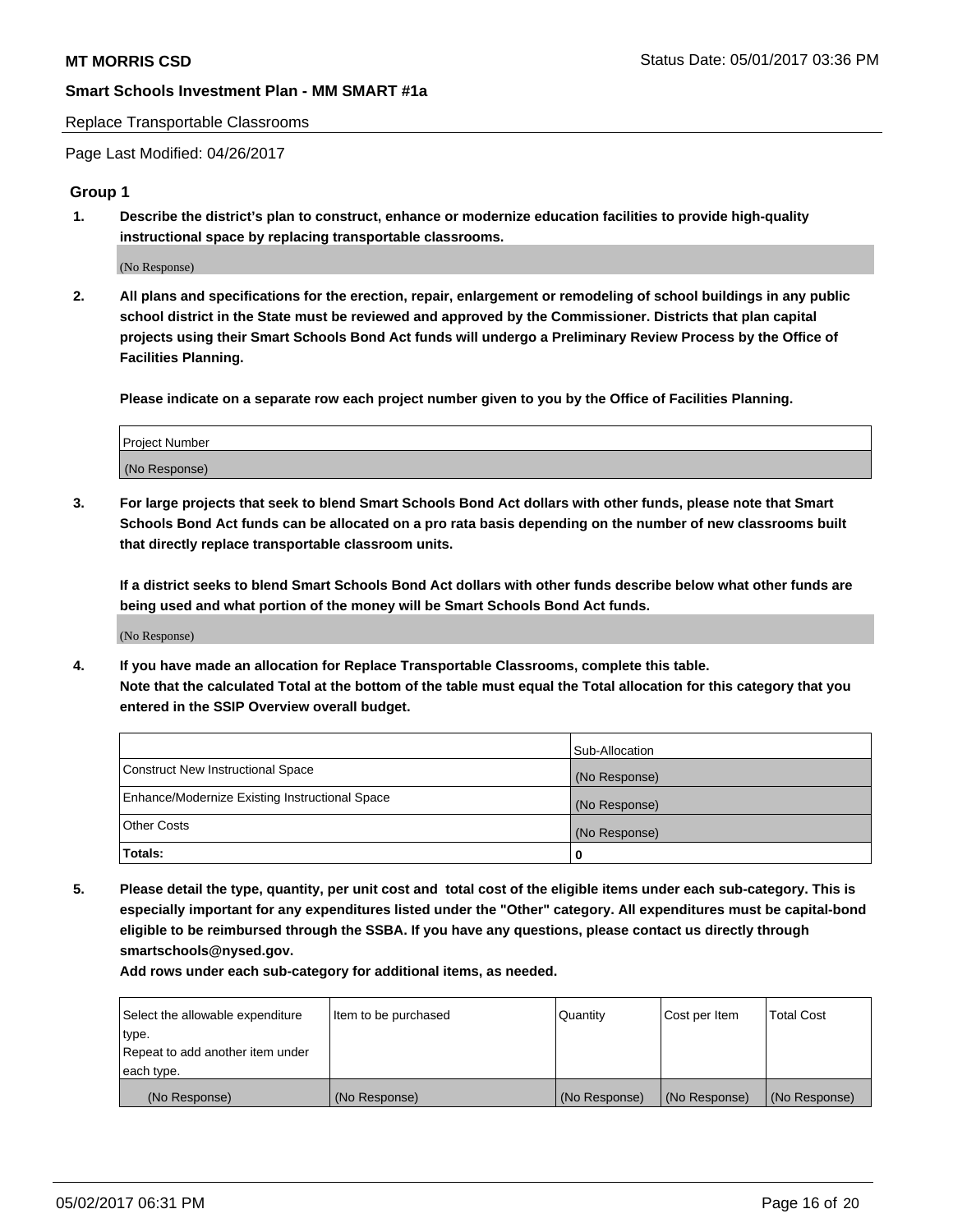#### High-Tech Security Features

Page Last Modified: 04/26/2017

#### **Group 1**

**1. Describe how you intend to use Smart Schools Bond Act funds to install high-tech security features in school buildings and on school campuses.**

(No Response)

**2. All plans and specifications for the erection, repair, enlargement or remodeling of school buildings in any public school district in the State must be reviewed and approved by the Commissioner. Districts that plan capital projects using their Smart Schools Bond Act funds will undergo a Preliminary Review Process by the Office of Facilities Planning.** 

**Please indicate on a separate row each project number given to you by the Office of Facilities Planning.**

| Project Number |  |
|----------------|--|
|                |  |
| (No Response)  |  |

- **3. Was your project deemed eligible for streamlined Review?**
	- Yes  $\hfill \square$  No
- **4. Include the name and license number of the architect or engineer of record.**

| <b>Name</b>   | License Number |
|---------------|----------------|
| (No Response) | (No Response)  |

**5. If you have made an allocation for High-Tech Security Features, complete this table. Note that the calculated Total at the bottom of the table must equal the Total allocation for this category that you entered in the SSIP Overview overall budget.**

|                                                      | Sub-Allocation |
|------------------------------------------------------|----------------|
| Capital-Intensive Security Project (Standard Review) | (No Response)  |
| <b>Electronic Security System</b>                    | (No Response)  |
| <b>Entry Control System</b>                          | (No Response)  |
| Approved Door Hardening Project                      | (No Response)  |
| <b>Other Costs</b>                                   | (No Response)  |
| Totals:                                              | 0              |

**6. Please detail the type, quantity, per unit cost and total cost of the eligible items under each sub-category. This is especially important for any expenditures listed under the "Other" category. All expenditures must be capital-bond eligible to be reimbursed through the SSBA. If you have any questions, please contact us directly through smartschools@nysed.gov.**

| (No Response)                    | (No Response)        | (No Response)   | (No Response) | (No Response)     |
|----------------------------------|----------------------|-----------------|---------------|-------------------|
| each type.                       |                      |                 |               |                   |
| Repeat to add another item under |                      |                 |               |                   |
| type.                            |                      |                 |               |                   |
| Select the allowable expenditure | Item to be purchased | <b>Quantity</b> | Cost per Item | <b>Total Cost</b> |
|                                  |                      |                 |               |                   |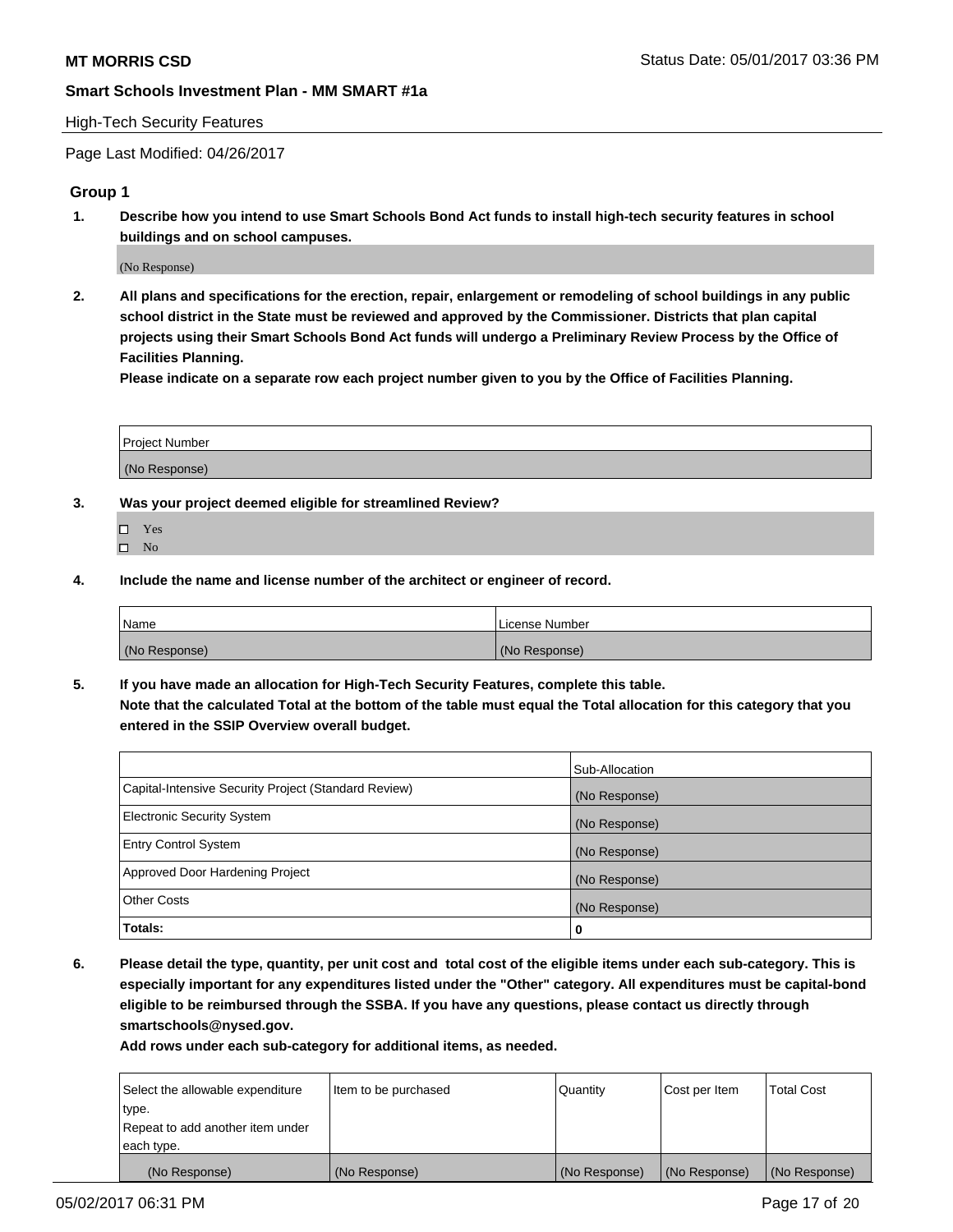# High-Tech Security Features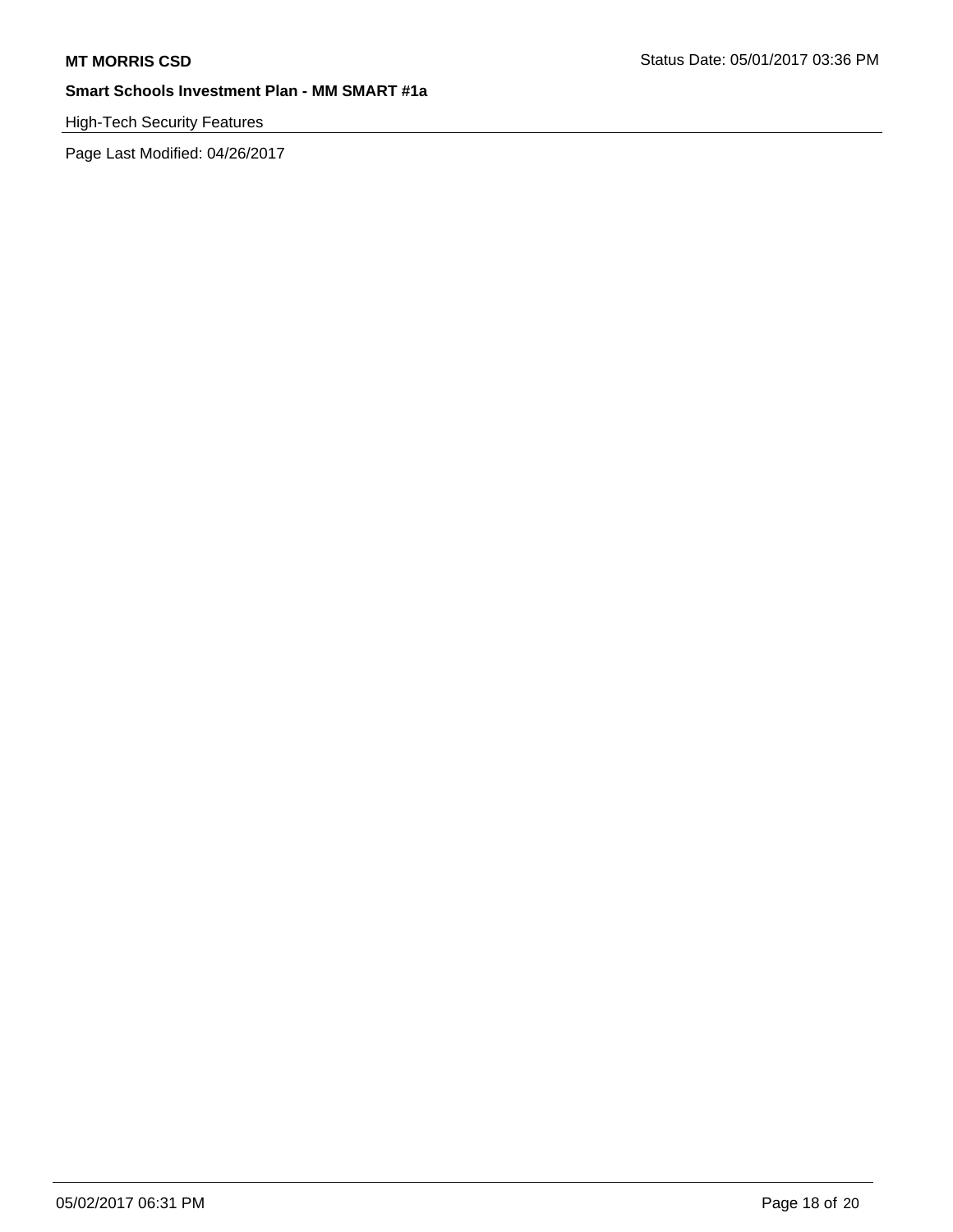Report